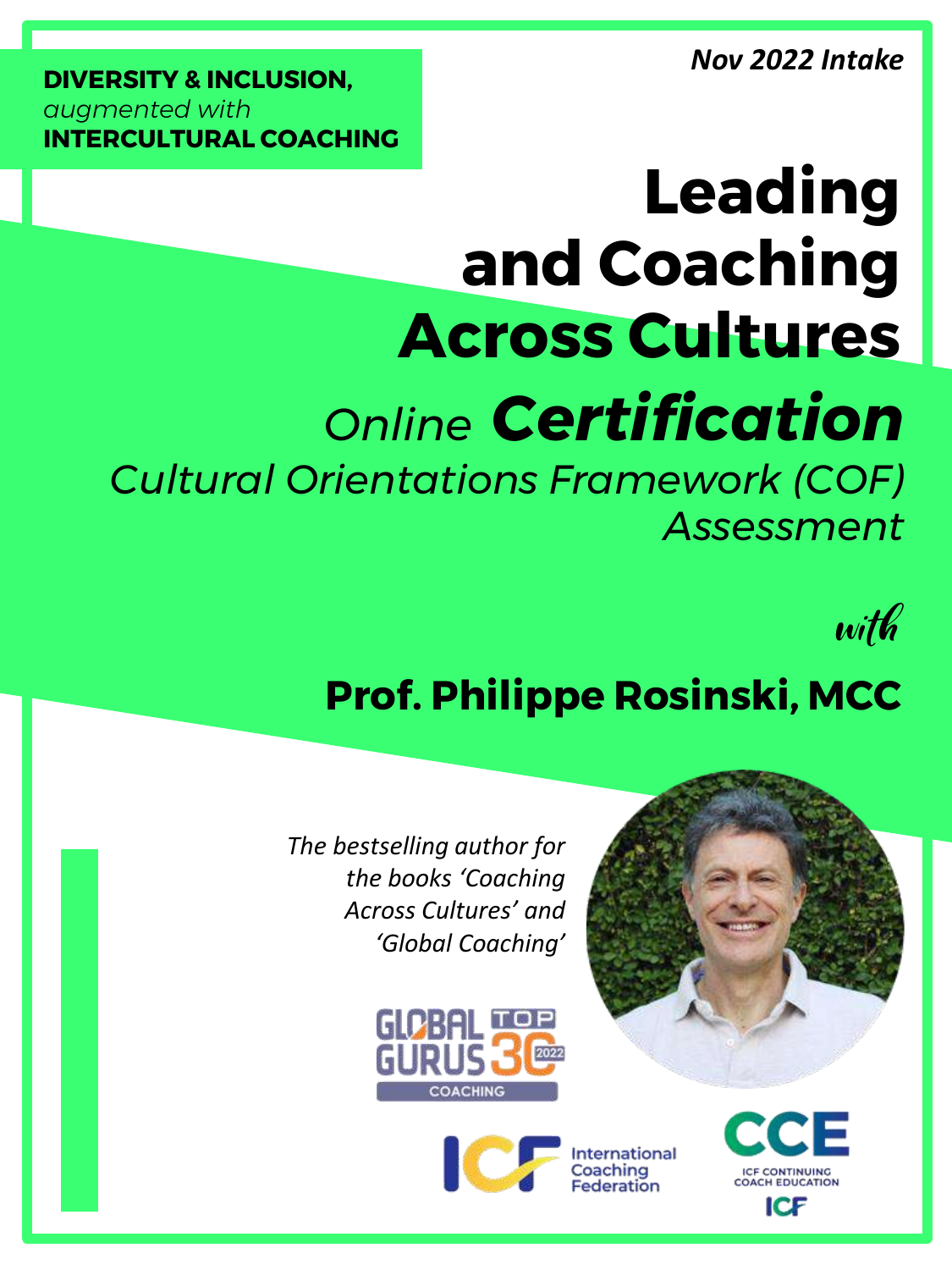





### **Intensive & Experiential Advanced Program**

for Leaders, HR professionals, Coaches, Trainers, Consultants and Interculturalists

### **Class Schedule**

## **14, 17, 21, 24, 28 Nov & 1 Dec 2022**

BOR NE

18:30 - 22:00 (SIN) / 11:30 – 15:00 (CET) / 05:30 – 09:00 (EST)

'Global leaders need to navigate increasing complexity in organizational culture, management practices and recruitment of top talent — the very domains human resources professionals are charged with developing. This requires a whole new mindset for leadership: Global Mindset.'

> *Mansour Javidan and Jennie L. Walker, Thunderbird School of Global Management*

'One of the particular advantages of cognitive diversity is that it promotes two things that institutions need: creativity and innovation.'

*Cass Sunstein, Harvard University Professor*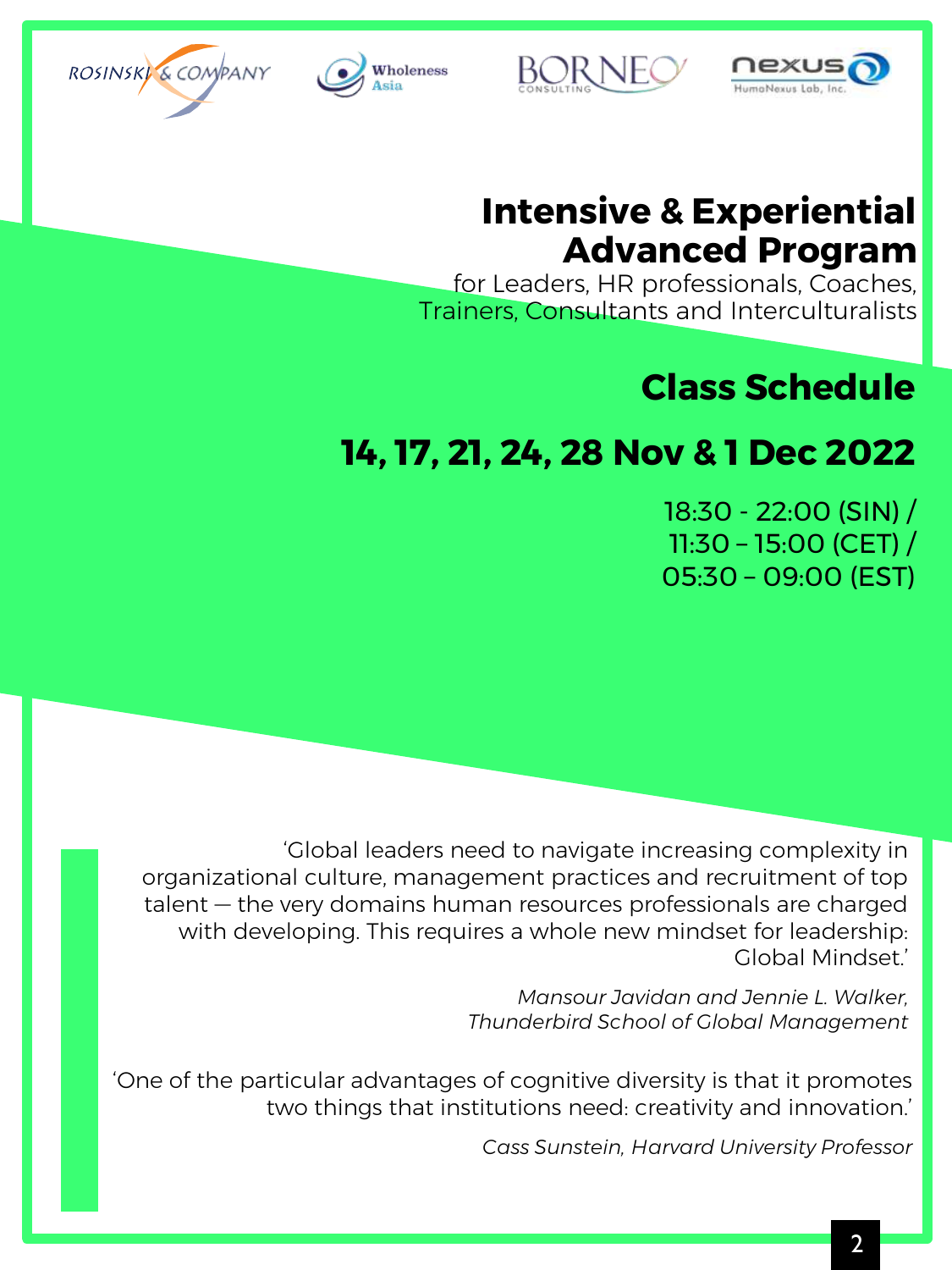In our multicultural and fast-changing environment, it is essential to embrace diversity, bridge cultural gaps, learn from cultural differences for more creativity, allowing us to act responsibly, overcome divisions, live meaningfully and strive for internal and external unity.

## **PROGRAM OVERVIEW**

Leadership and coaching that integrates multiple perspectives is a powerful vehicle for enabling sustainable and global success for ourselves and others. The program focuses on the cultural perspective in the context of a broader vision that also integrates physical, managerial, psychological, political and spiritual perspectives.

The objective of the program is to equip leaders, HR professionals, coaches, trainers and consultants to systematically integrate the cultural dimension into their work. The program is also destined for interculturalists eager to integrate coaching into their work.

## **INTERCONNECTED LEVELS OF APPLICATION**

- ✓ **Individual**: one-to-one coaching and leadership development training
- ✓ **Team**: team coaching
- ✓ **Organization**: organizational development (e.g., cultural auditing & facilitating integration in Mergers & Acquisitions and alliances)
- ✓ **Society**: contributing to societal progress and harmony

**Program approved by ICF (International Coach Federation)** 

#### **48 CCE hours:**

- ✓ *Core Competencies 36 CCE hours*
- ✓ *Resource Development 12 CCE hours*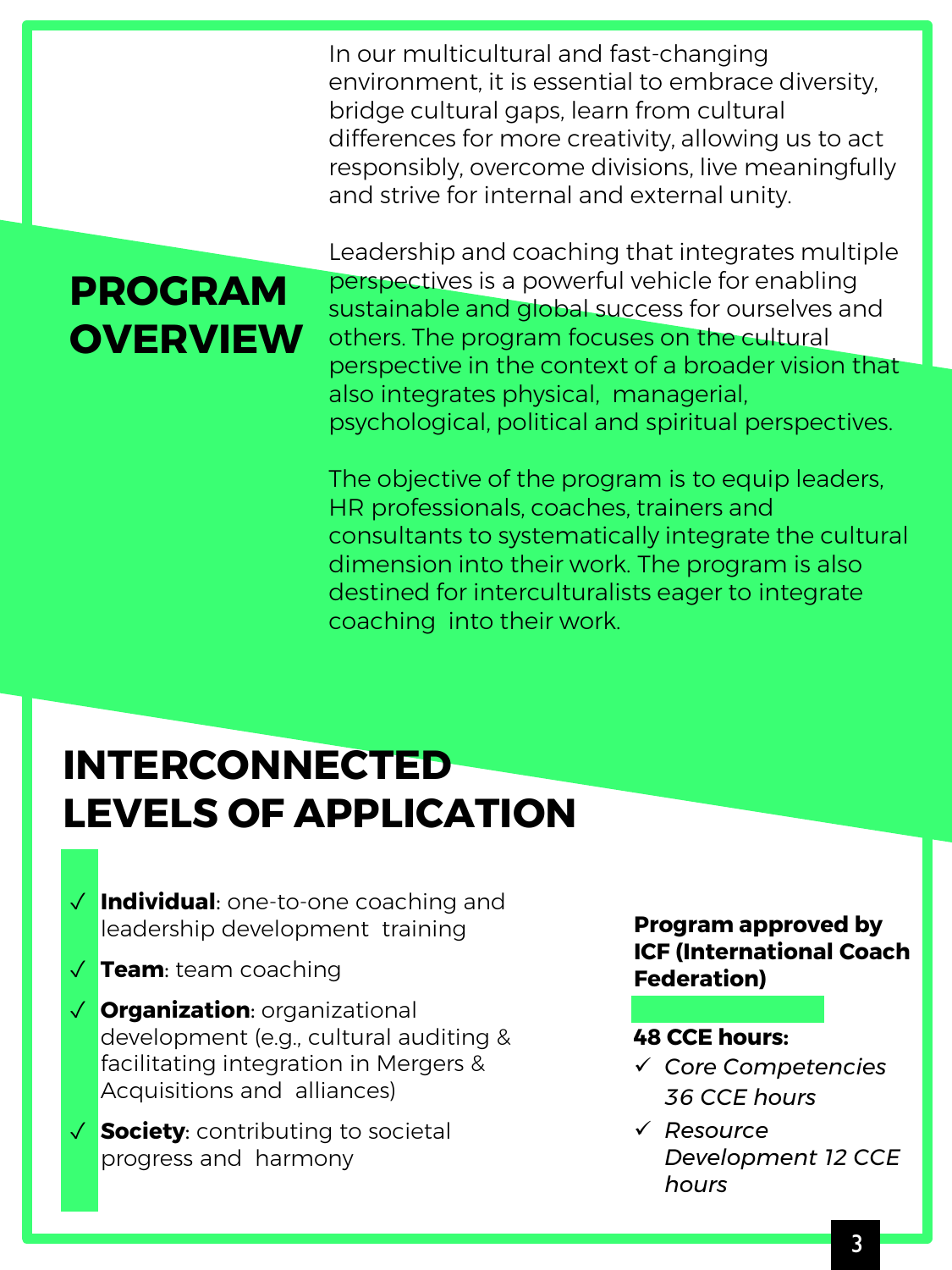## **5 REASONS TO PARTICIPATE**

- **1. Highest Standard and ICF Approved.** Our program is ICF approved ensuring alignment to the highest global coaching standards. The whole program (COF Certification + COF Master Certification) represents 48 CCE units (Continuing Coaching Education hours) counting toward ACC, PCC and MCC ICF certification
- **2. World-class Master Trainer.** Philippe Rosinski, a bestselling author and world authority on coaching global leaders, will be facilitating this program.
- **3. Strong Track Record.** This LCAC program has been delivered around the world including in Hong Kong, Shanghai, Singapore, London, New York, Sydney, Paris, Buenos Aires, Oxford, Roma, Prague, Amsterdam and Brussels and won wide acclamations from participants.
- **4. Alumni Network.** Graduates from this program will be invited to join a group of over 500 LCAC alumni for ongoing learning, support and networking.
- **5. Certification and Qualification to administer COF Assessment.** Become certified to use/administer the Cultural Orientations framework (COF) assessment.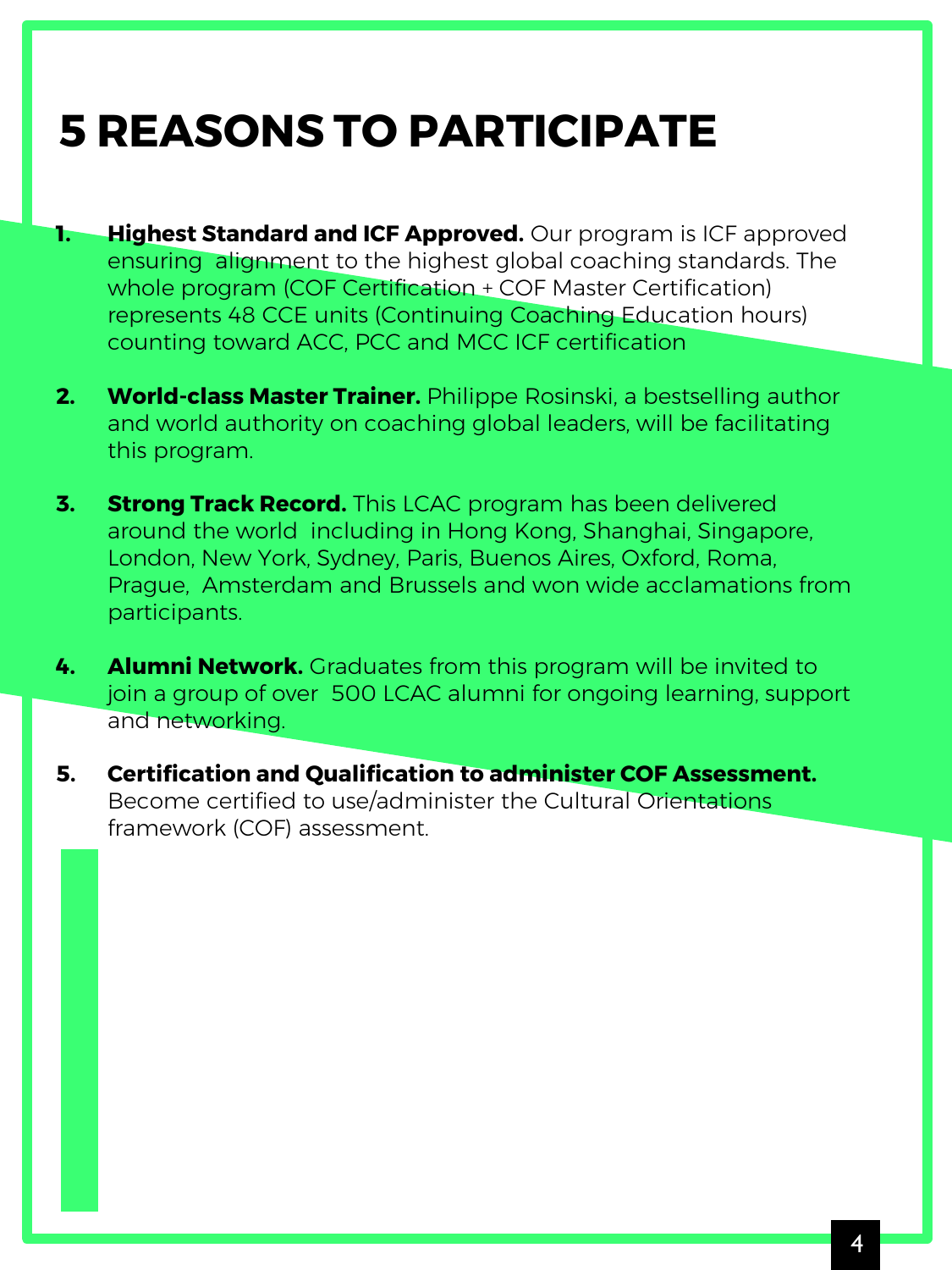## **6 BENEFITS OF THE PROGRAM**

- 1. Learn how to release full potential in individuals enabling greater and sustainable success by making the most of alternative cultural perspectives.
- 2. Acquire skills that allow you to extend beyond cultural norms, values and beliefs when leading a diverse workforce or coaching clients.
- 3. Discover creative solutions to leverage cultural differences and address complex and multidimensional challenges.
- 4. Gain higher levels of self-awareness and personal fulfillment while enhancing your positive impact on others.
- 5. Maximize opportunities from diversity and achieve superior results for your organization.
- 6. Become certified to use and administer the COF online assessment with individuals, teams and organizations.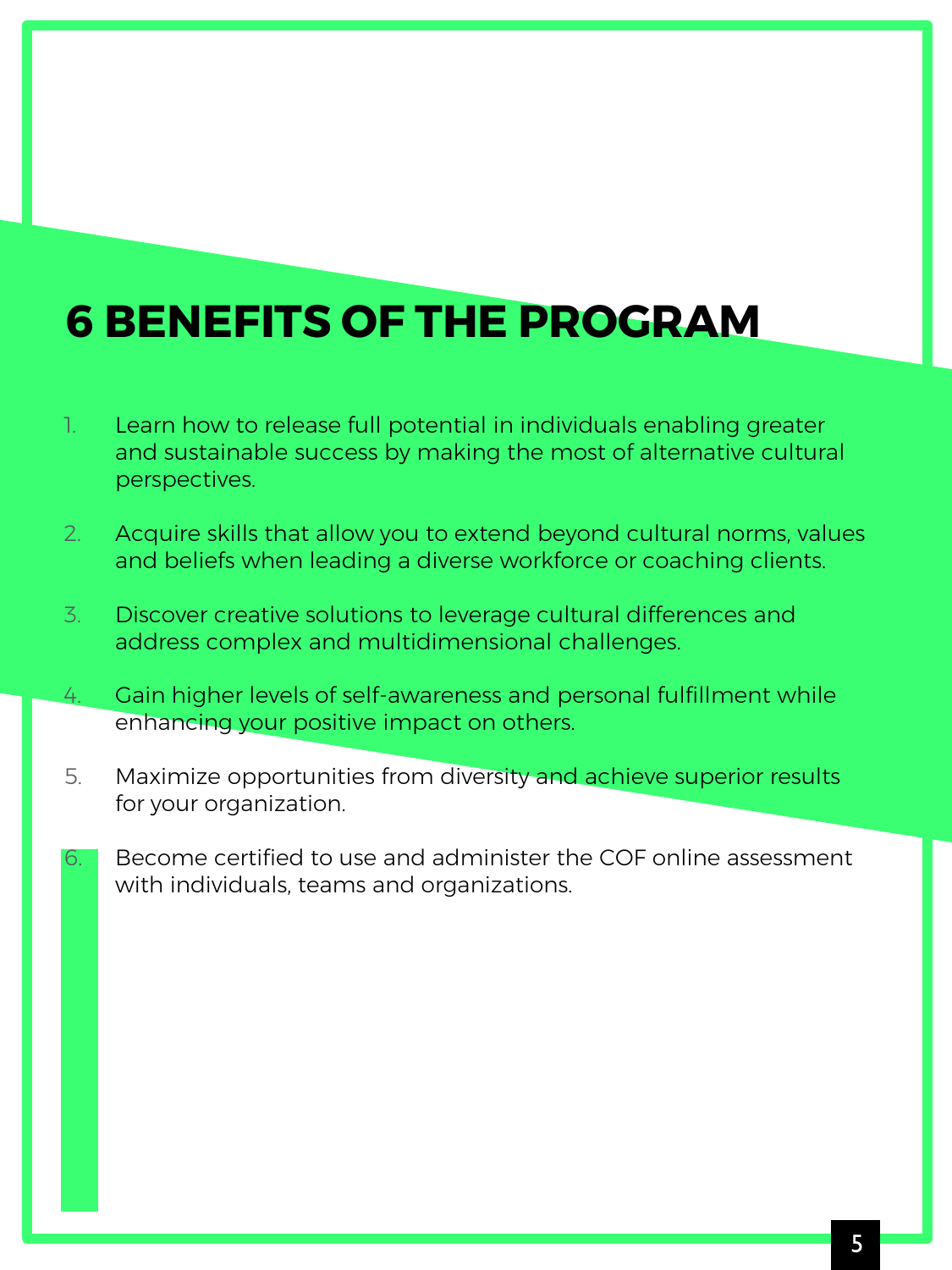There are two levels of certification, each with specific requirements and ICF Approved.

## **COF CERTIFICATION**



- $\sqrt{\phantom{a}}$  After completing the 6 half-day program, you will obtain the COF Certification.
- ✔ You will be able to use and administer the COF online assessment.
- ✔ You will be invited to join the group of LCAC alumni.

Approved by ICF 21.25 CCE hours incl. Core Competencies 19.5 CCE hours Resource Development 1.75 CCE hours

## **COF MASTER CERTIFICATION**



- ✔ After obtaining the COF Certification, you will have the possibility - at no additional cost - to become COF Master Certified.
- ✔ You will be invited to join the group of LCAC Masters.
- ✔ You will essentially need to use successfully the COF assessment in a substantial client project (e.g., one intercultural team coaching, five individual intercultural coaching).

Approved by ICF 26.75 CCE hours incl. Core Competencies 16.5 CCE hours Resource Development 10.25 CCE hours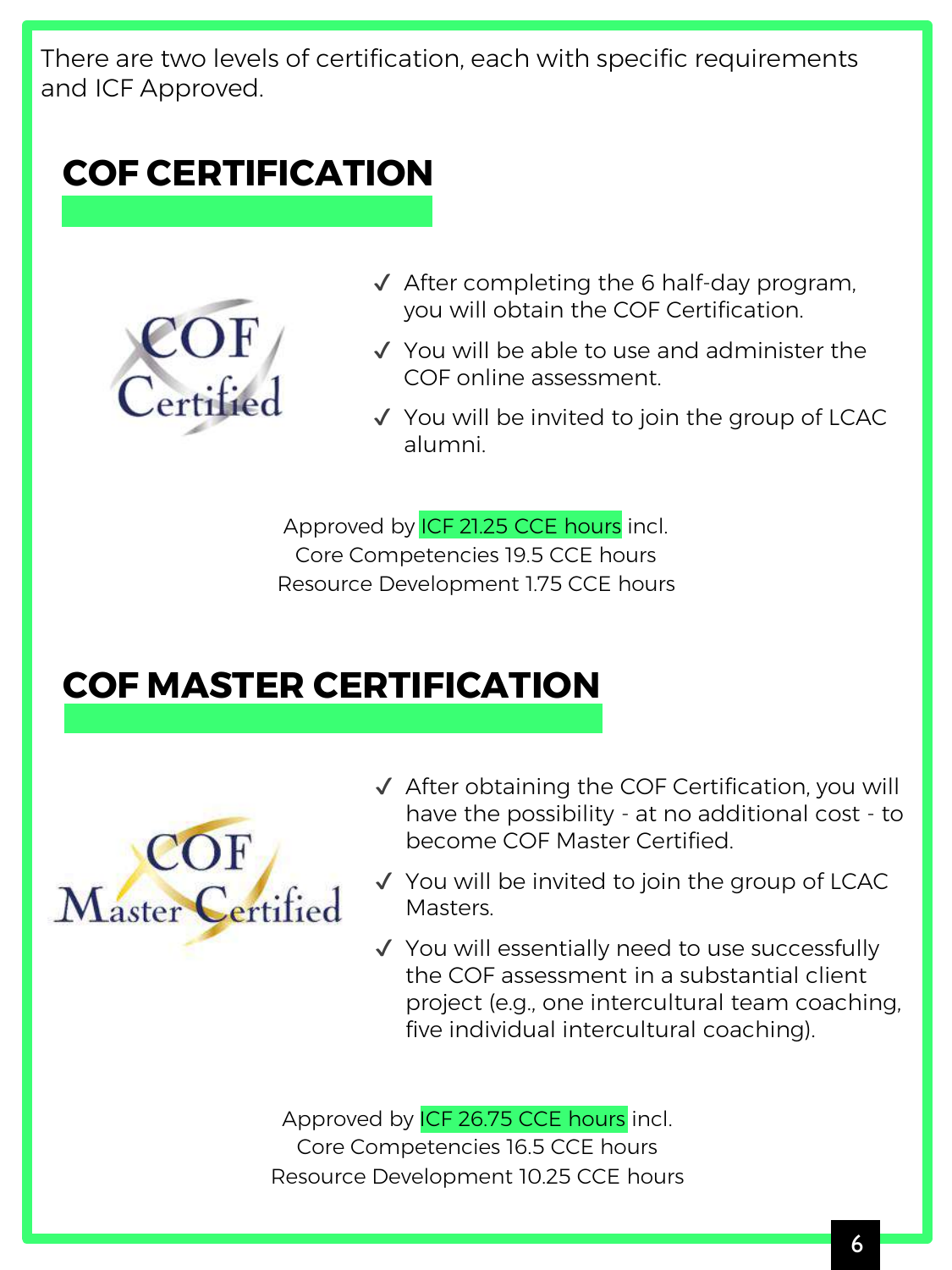## **ABOUT THE COFTM ASSESSMENT**

#### **Preferred choice for many users**

'We selected Rosinski's COF as a conceptual framework and primary assessment tool for several reasons (cultural categories transcend typical categorization, team profile can be utilized for future initiatives, cost effectiveness...). Other models were considered, however the COF framework seemed particularly designed for coaches to have coaching conversations that facilitate leveraging cultural differences and creating new possibilities.'

*Dr. C Carr, PCC and L Seto, PCC (Canada), International Journal of Evidence Based Coaching and Mentoring*

#### **Multidimensional and flexible**

With its 17 dimensions (more can be added on a custom basis), the COF allows us to become aware of our inevitable biases (e.g., how we communicate, think, manage time, organize ourselves, deal with power and responsibility), and to go beyond potentially limiting norms, values and beliefs. The COF allows discovery of new options to increase versatility, creativity and effectiveness. Its underlying dynamic and inclusive view of culture, enables us to build unity in diversity by leveraging cultural differences.

#### **Different scope from traditional intercultural assessment tools**

While still allowing comparison of individual profile with various national cultures, the COF assessment has a much broader scope. The COF assessment aims at helping individuals grow by learning from cultural differences of various kinds. Culture here consists of all the characteristics we have acquired along the way, by interacting with various groups of people and being part of different cultural groups (family, generation, profession, company, country, religion, etc.). The COF assessment can be viewed as an equivalent, at the cultural level, to a personality assessment such as the MBTI.

*The COF assessment is available in Chinese, Dutch, English, French, German, Japanese, Portuguese, Spanish, Russian and Czech.* 

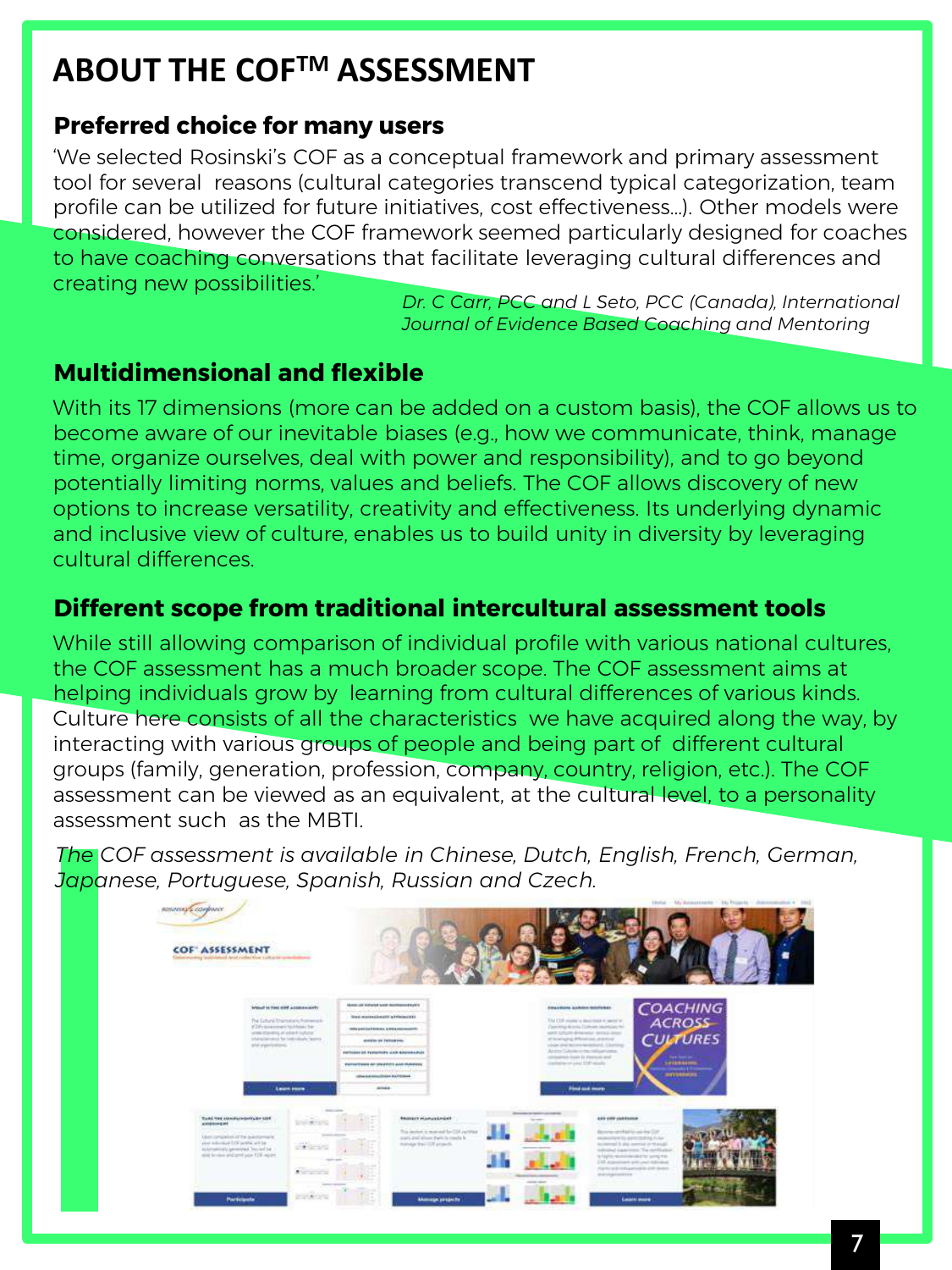## **PROGRAM CONTENT**

#### **Part 1:**

#### Integrating the Cross-cultural Dimension into Leadership & Coaching

#### Theoretical Foundations:

- ✔ Global leadership and coaching to address complex challenges in today's interconnected and turbulent environment
- ✔ Global leadership and coaching to achieve sustainable and meaningful success
- ✔ A novel, inclusive and dynamic understanding of culture
- ✔ Explore attitudes vis-à-vis cultural differences from ethnocentrism to leveraging cultural diversity
- $\sqrt{ }$  Decipher cultural differences and identify new growth opportunities outside one's cultural comfort zone and through the synthesis of differences, the Cultural Orientations Framework (COF)

#### Activities:

- $\sqrt{ }$  Explore your cultures and how they affect your leadership or coaching through an inductive activity
- (Re)connect with the wisdom in your cultures and discover lessons from others to address complex challenges
- ✔ Debrief of the COF online questionnaire: individual and aggregate results, assets and developmental opportunities are discussed both for individual and group progress
- $\sqrt{ }$  Engage in a Diverse Team development actionlearning project throughout the program

#### **Part 2:**

#### Leading and Coaching of Individuals, Teams and Organizations

#### Theoretical Foundations:

- ✔ Become aware of your own cross-cultural orientations, learn to identify others' orientations and effectively bridge cultural gaps
- Learn how to leverage differences
- ✔ Global team development
- Global organizational development through alliances and M&As

#### Activities:

- $\sqrt{ }$  Role-play challenging scenarios. A chance to practice, and exchange developmental feedback
- $\sqrt{ }$  Experiential activities: an opportunity to highlight our inevitable cultural biases and show ways to go beyond present cultural limitations
- ✔ Case study (a cross-cultural merger): participants work individually and collectively to come to problemsolving consensus

#### **Part 3:**

#### Engaging in Your Own High-performance and High-fulfilment Journey

#### Theoretical Foundations:

- The Global Coaching Process to practically engage in leadership and global coaching: develop familiarity with a 3-step process to facilitate a highperformance and high-fulfilment journey with individuals and teams
- The Global Scorecard: Learn to set objectives that promote business success while encouraging you to take care of yourself, nurture relationships, and serve society at large
- $\sqrt{ }$  Art and practice of leading and coaching across cultures
- $\sqrt{\phantom{a}}$  Leading and coaching from multiple perspectives: physical, managerial, psychological, political, cultural and spiritual
- Möbius strip model: achieving unity in diversity

#### Activities:

- Group projects presentations: articulate findings and discuss process
- Case study (a complex case of individual coaching): participants discuss their approach and a multiple perspectives model is shared to unleash new growth opportunities
- Participants engage in a self-assessment and become familiar with a goal setting process that enables global success
- ✔ Peer-coaching: help each other articulate developmental objectives and action plans. integrate insights and feed- back gained during the program into the process
- Finally, a time for celebration, sharing, and connecting to support each other and build new collaborations on the journey ahead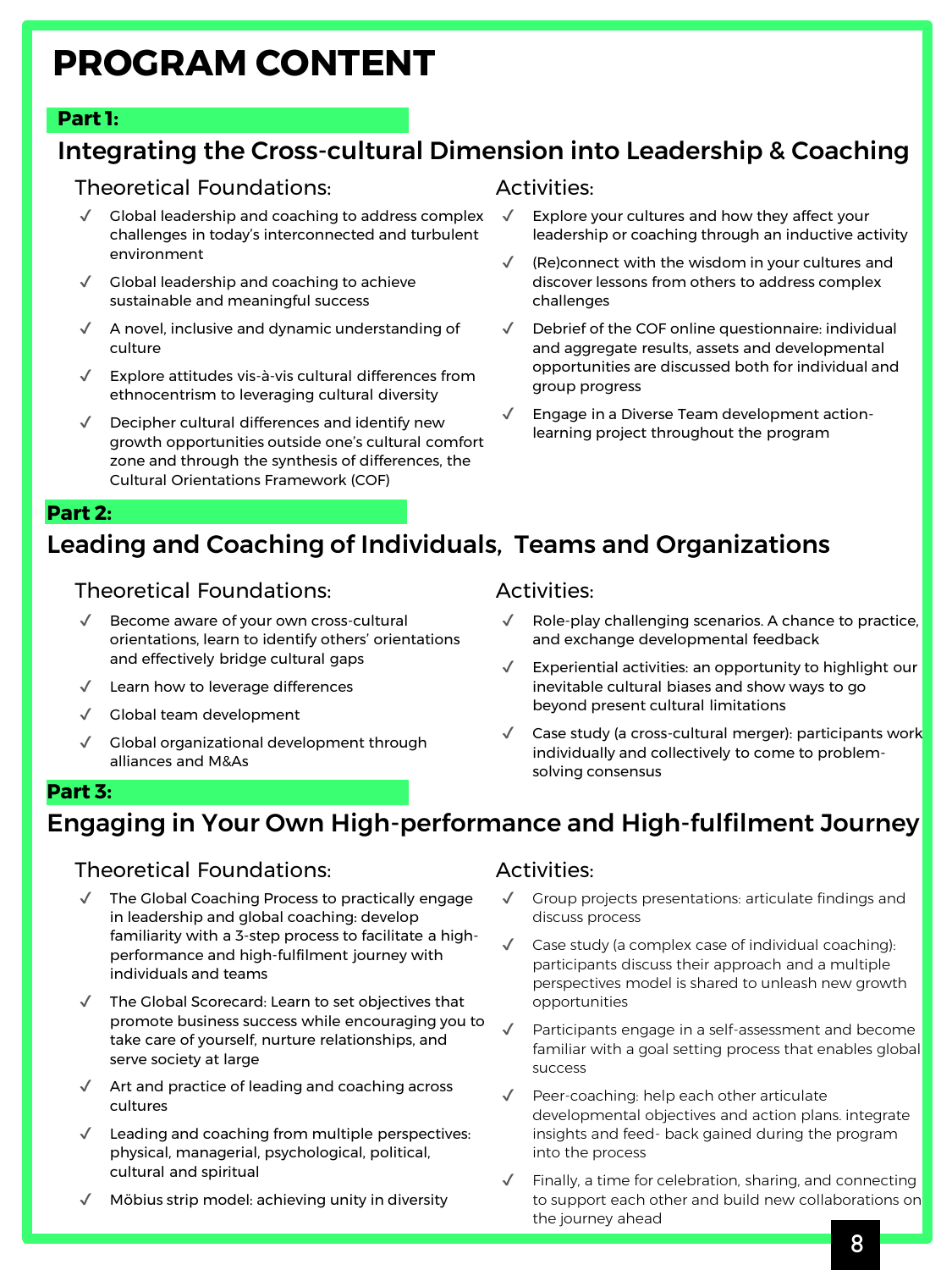## **MASTER COACH TRAINER**



## **Philippe Rosinski**

*Lead Executive Coach Trainer*





#### PHILIPPE ROSINSKI



Philippe's integrated approach for leadership development and coaching leverages multiple perspectives, enabling greater creativity, impact, fulfilment and meaning.

Prof. Philippe Rosinski, MCC is a world authority in executive coaching, team coaching, and global leadership development. He is the first European to have been designated Master Certified Coach by the International Coach Federation.

He has pioneered a global approach to leadership and coaching that leverages multiple perspectives for greater creativity, impact, fulfilment and meaning.

The Harvard Business School chose his ground-breaking book Coaching Across Cultures (published in twelves languages) as its featured book recommendation in the category of business leadership. His innovative approach of bringing the crucial intercultural dimension into the practice of coaching has won him worldwide acclaim. His book Global Coaching (published in six languages) has been described as "having moved the art and science of coaching to a new level".

Philippe has also developed an integrative coaching supervision approach, which he practices on a one-to-one basis and with groups.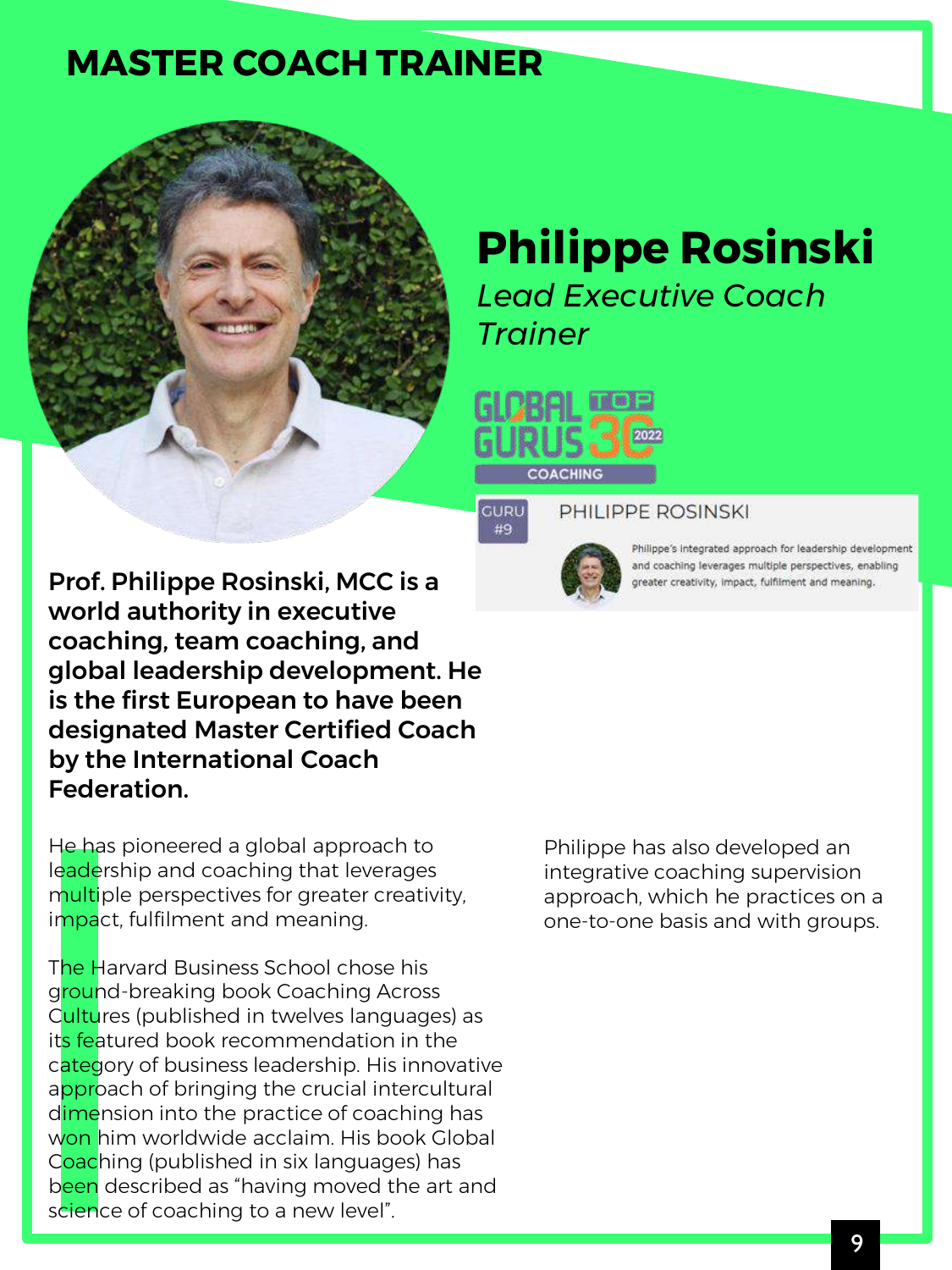## **MASTER COACH TRAINER** *(cont'd)*

Since 1999, he is the principal of Rosinski & Company, a consultancy based in Belgium with partners across the globe, which helps leaders, teams and organizations unleash their human potential to achieve sustainable high performance. Coaching PHILIPPE ROSINSK **OACHING Across MACHE COACHING Cultures** INTERCULTURAL

Since 2008, Philippe is a professor in the MBA program for global managers at the Kenichi Ohmae Graduate School of Business in Tokyo, Japan. He contributes in several other academic institutions including HEC Paris and the University of Cambridge.

He has also contributed to several books: Evidence Based Coaching Handbook (2006), Excellence in Coaching (2006), Best Practice in Performance Coaching (2007), The Routledge Companion to International Business Coaching (2008), The Coaching Relationship (2010), The Psychology of Coaching and Mentoring (2013), 52 Activities for Successful International Relocation (2015), Positive Psychology in Coaching (2015), Leading School Improvement (2016), Mastering Executive Coaching (2019), L'art et la pratique du coaching professionnel (2019), Succeeding as a Coach (2021), Positive Psychology Coaching in the Workplace (2021), La Revanche du Cerveau Droit (2022), and Coach Me! Your Personal Board of Directors: Leadership Advice from the World's Greatest Coaches (2022).

Prior to his 30-year career in coaching and leadership development, he spent six years in the engineering field as a software engineer in the Silicon Valley, California, and as a project manager in Brussels.

He received an Electrical and Mechanical Engineering degree from the Ecole Polytechnique in Brussels. He holds a Master of Science degree in Electrical Engineering from Stanford University and the Executive Master in Management degree from the Solvay Brussels School of Economics and Management. He is certified to use a variety of psychometric instruments and is the author of the Cultural Orientations Framework (COF) assessment – www.COFassessment.com. He has received numerous awards including the Thinkers50 Marshall Goldsmith Leading Global Coaches Award (London, 2019), and is listed among the Global Gurus Coaching Top 30 (#9 in 2022).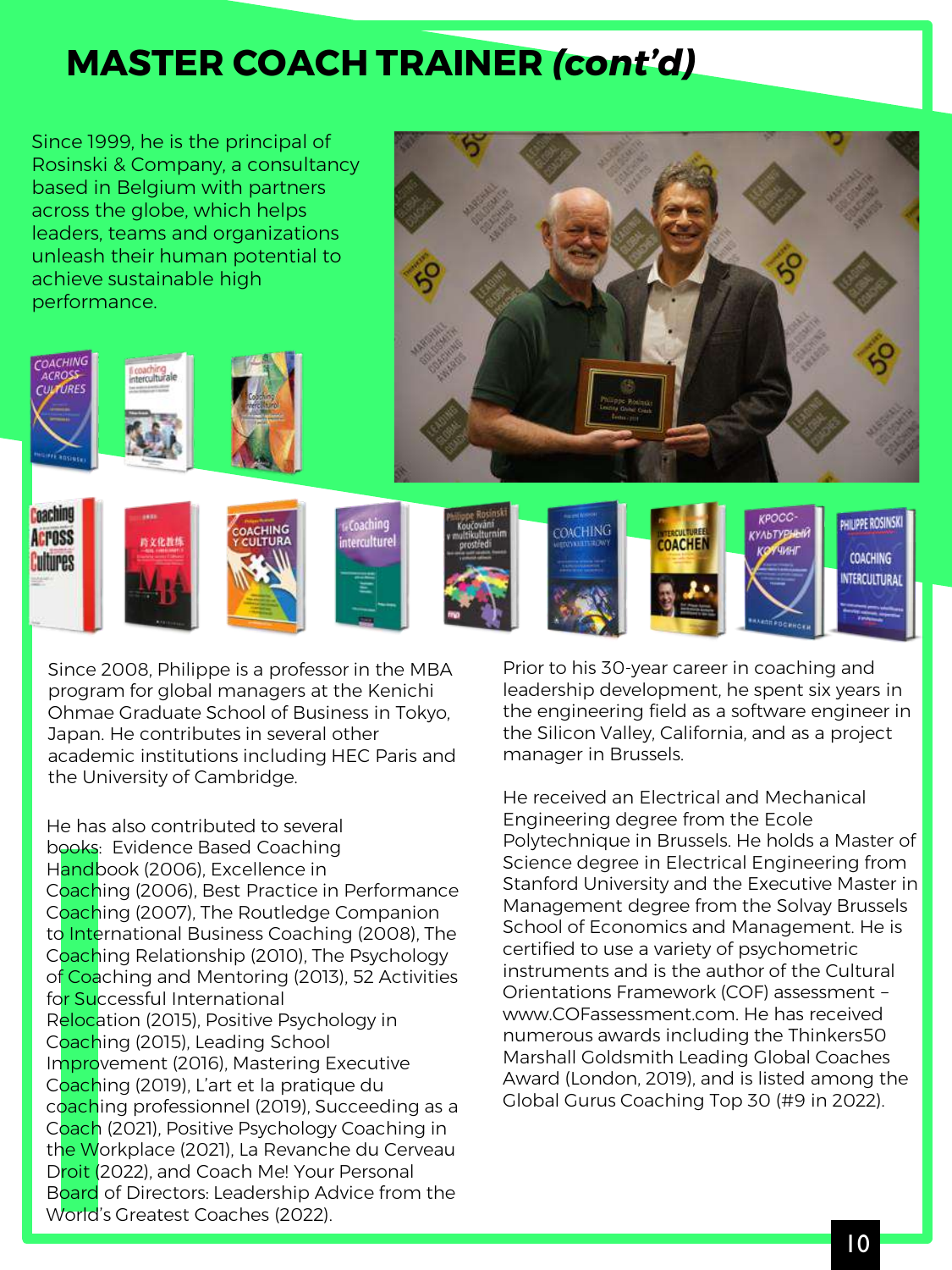### **CO-FACILITATOR**



## **Ng Phek Yen** 黄碧燕 *Coach Trainer*



Phek Yen is a trilingual (English, Mandarin and Cantonese) leadership coach and facilitator. She is also the Master Certified COF. Her mission is to help and support leaders in developing their global leadership competences to solve organization's and team's most complicated issues.

Phek Yen has strong business background with 20 years of working and leadership experience in Mainland China, Hong Kong and Malaysia. Prior to her career in coaching and leadership development, she was the Finance Director for the largest telco in China, where she was the first and only expatriate in the Group which consists of more than 300,000 employees during that period. She was also the Finance VP for one of the international telco based in Hong Kong. Her extensive management and leadership experience in Chinese State-Owned companies has provided

her rich intercultural experience in understanding, growing, and leading teams of diverse cultures.

She is also the co-author for the chapter of the book "Positive Psychology Coaching in the Workplace – Keeping with Times – Coaching, Culture & Positive Psychology".

Phek Yen is a FCCA (ACCA), FCPA (HKICPA), Certified Coach for Marshall Goldsmith Stakeholder Centered Coaching, IECL Certified Coach, Cultural Transformation Consultant of Barrett Values Centre, Certified FORTH Innovation Facilitator, and Certified LEGO SERIOUS PLAY Facilitator.

Phek Yen is currently based in Beijing, China. She is proficient in English, Mandarin, Cantonese and Malay.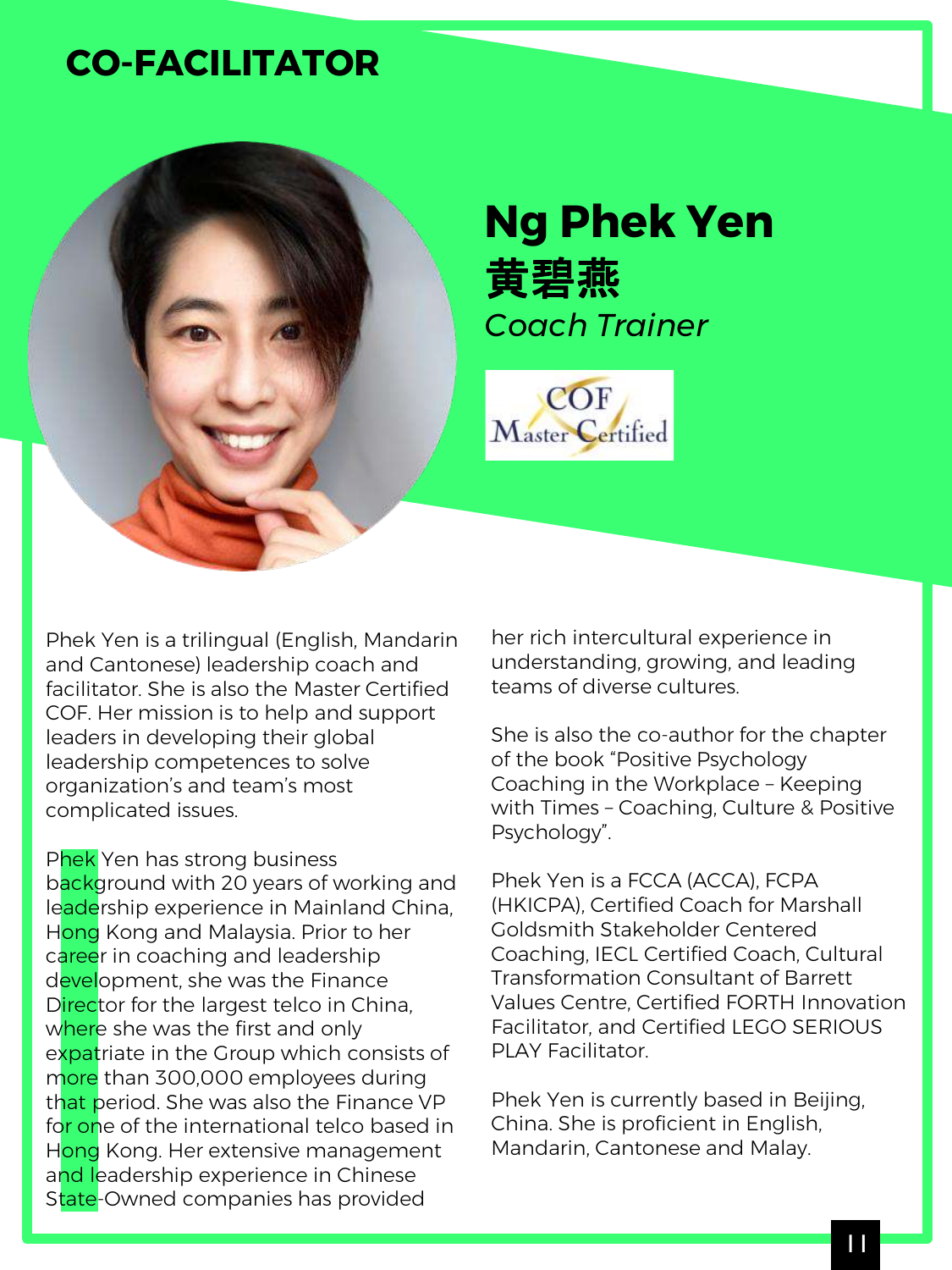### **TESTIMONIES**



Having has recomme<br>
approach<br>
person in<br>
the poten<br>
synergies 'Having had the chance to participate in this program, I can only wholeheartedly recommend it for the quality of the interventions and the pertinence of the transcultural approach developed by Philippe Rosinski. This interactive certification program is for any person in a leadership position and/or supporting individuals and teams, eager to liberate the potential residing in cultural diversity. We know that building team cohesion and synergies is not straightforward. This program has the merit of offering concrete ways and powerful tools to explore and capitalize on cultural differences, and to transform these into sources of learning and cooperation.'

*Martine Neyen | Online Conseil, Consultant* 

'A very interesting session that not only provides practical tools but also opens up mind and generate inspiration.'

*David Chen | CHRO, Suez Asia*

'The program is an eye-opener for anybody who is interested in 'cultures'. It can also be useful for interpersonal relationships or team building within the same organization. It is perfect in the context of Merger & Acquisition and partnerships & alliances.'

*Teruko Kagohashi | Executive Coach ICF PCC*

'In today's world, we all deal with multiple cultures : family, friend, department and company cultures and of course national cultures. At the same time, the 'new normal' with more working from home and work-life-blending poses new challenges to everyone. The COF integrates the cultural perspective into your coaching while the Global Coaching approach addresses your client's situation in a holistic way, encompassing all aspects of life. The Leading and Coaching Across Cultures Program is the right program for everyone who wants to holistically support their clients, teams or just oneself.

> *Nora Petersen | Global Assignment Management, Daimler Trucks Asia*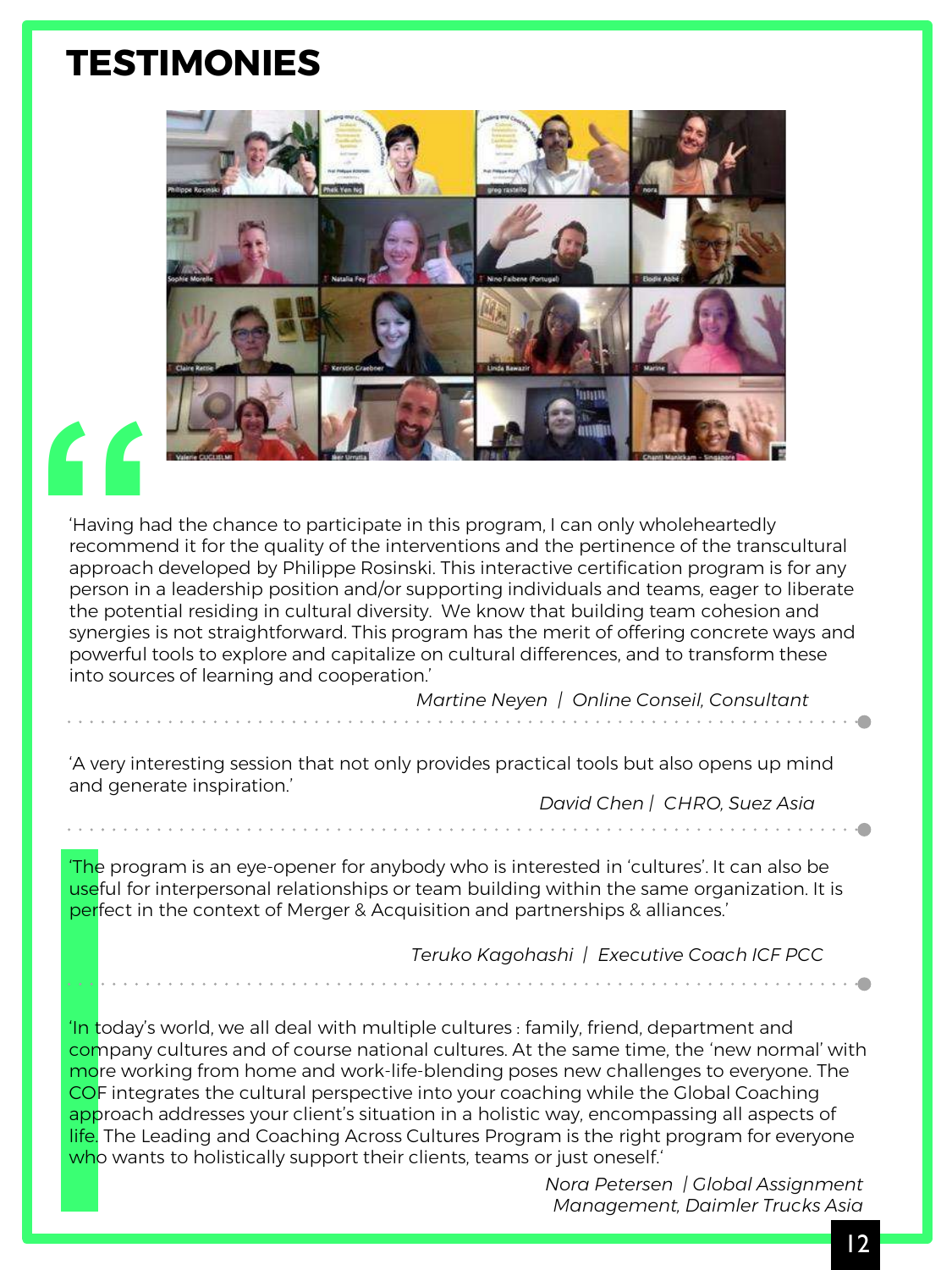## **ENROLMENT FORM**

#### Register now to secure your seat!

Please fill out, scan the registration form and send it to us by email. Once we have received your registration, we will send you bank details for payment.

#### Our contact details:

#### **welcome@wholeness.asia | phek.yen.ng@theborneoconsulting.com**

Please feel free to contact us for any question or support regarding the program.

**Participant Information:**

| <b>Billing address if different:</b>         |  |
|----------------------------------------------|--|
|                                              |  |
|                                              |  |
|                                              |  |
|                                              |  |
|                                              |  |
| How did you find out about the LCAC program? |  |

I confirm my participation in the Leading and Coaching Across Cultures six half-day online program to be held on 14, 17, 21, 24, 28 Nov and 1 Dec 2022 from 18:30 - 22:00 (SIN) / 11:30 – 15:00 (CET) / 05:30 – 09:00 (EST).

I accept the Terms and Conditions stated on the following page of this brochure.

Date and Signature: